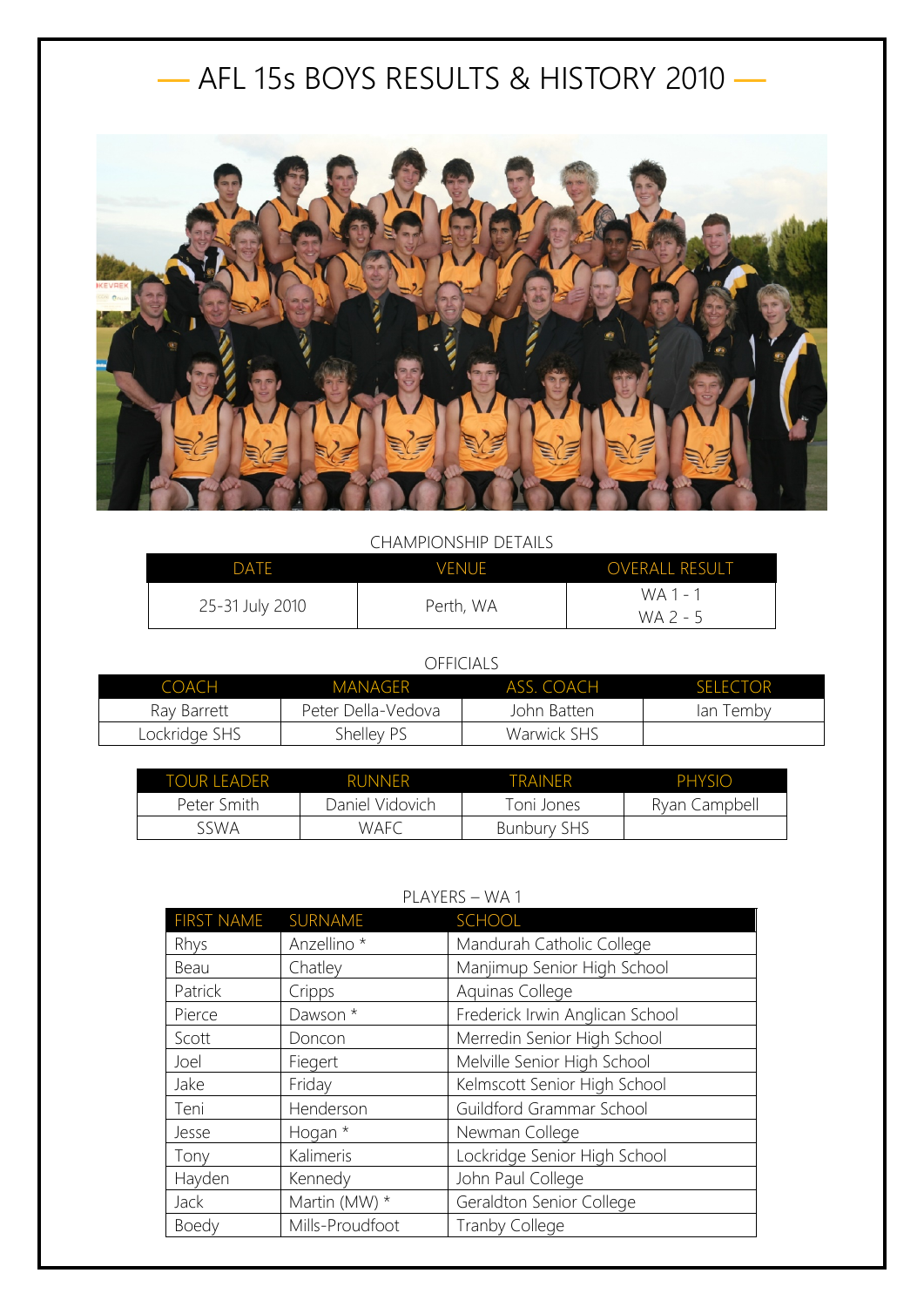| Michael  | Potts     | <b>Trinity College</b>           |
|----------|-----------|----------------------------------|
| Nicolas  | Reid      | Carine Senior High School        |
| Jamie    | Richards  | Cecil Andrews Senior High School |
| Jordan   | Richards  | <b>Trinity College</b>           |
| Alex     | Ridley    | <b>Trinity College</b>           |
| Nicholas | Robertson | Warwick Senior High School       |
| Dominic  | Sheed     | John Paul College                |
| Tim      | Stewart   | Aquinas College                  |
| Sheldon  | Taylor *  | Aquinas College                  |
| Mitchell | Turner    | Hale School                      |
| Thomas   | Vandeleur | Aquinas College                  |
| Benjamin | Whitsed   | Mazenod College                  |

(C) Captain (VC) Vice Captain (MW) Medal Winner (AA) All Australian



OFFICIALS

| COACH         | <b>MANAGER</b> | ASS. COACH     | <b>PHYSIO</b> |
|---------------|----------------|----------------|---------------|
| Mark Tilbury  | John Lawniczak | Craig Callahan | Renae Barrett |
| Lockridge SHS | Shelley PS     |                |               |

| <b>RUNNER</b>  | TRAINFR     | TOUR LEADER | <b>SELECTOR</b> |
|----------------|-------------|-------------|-----------------|
| Daniel Vidovic | Nicole Robb | Peter Smith | ™embv<br>lan    |
| <b>WAFC</b>    |             | sswa        |                 |